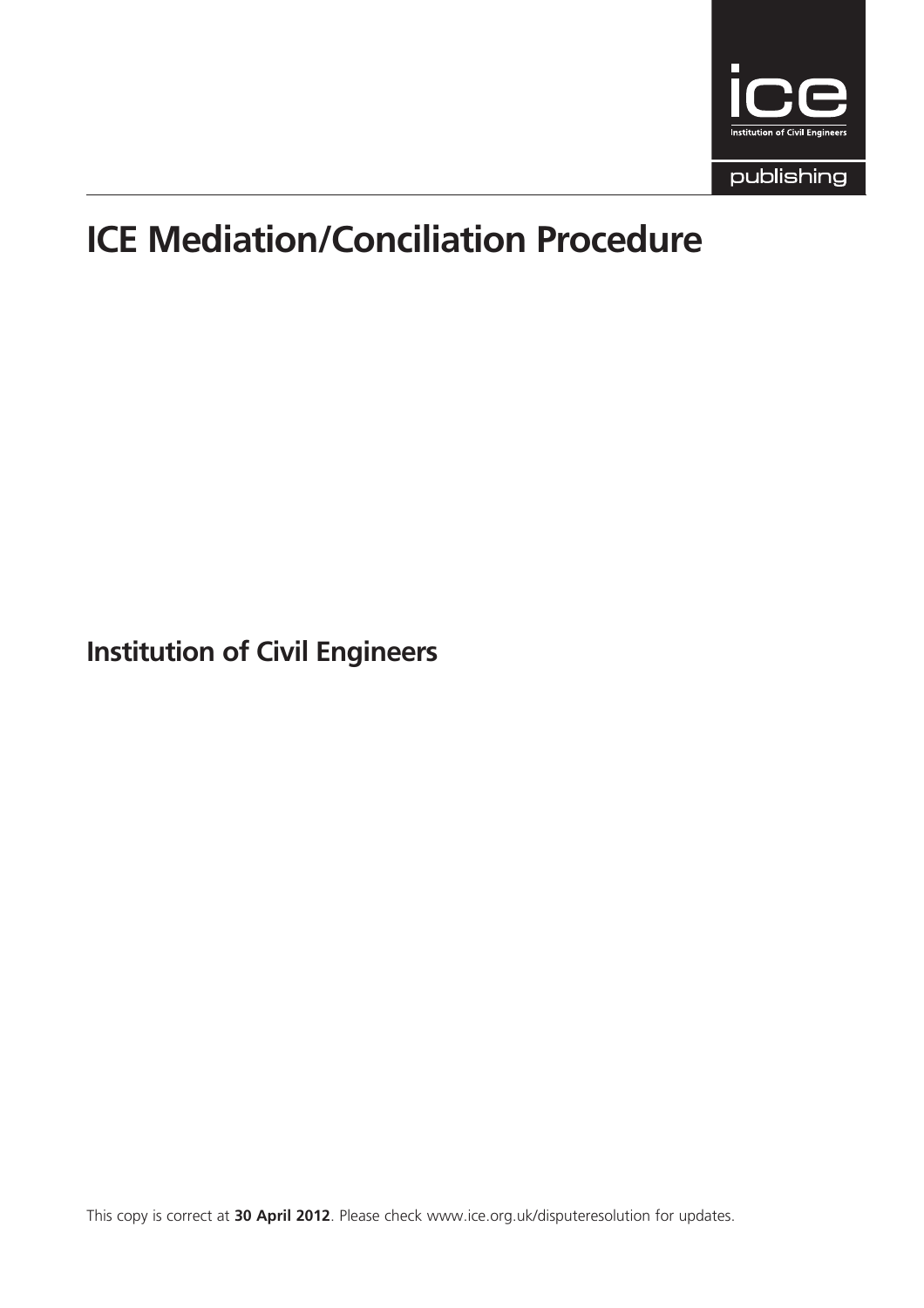Published by ICE Publishing, 40 Marsh Wall, London E14 9TP.

Full details of ICE Publishing sales representatives and distributors can be found at: www.icevirtuallibrary.com/info/printbooksales

#### Also available from ICE Publishing

ICE Adjudication Procedure. Institution of Civil Engineers. ISBN 978-0-7277-5779-1 ICE Arbitration Procedure. Institution of Civil Engineers. ISBN 978-0-7277-5780-7 ICE Dispute Board Procedure. Institution of Civil Engineers. ISBN 978-0-7277-5785-2

www.icevirtuallibrary.com

A catalogue record for this book is available from the British Library

ISBN 978-0-7277-5781-4

 $\circ$  Institution of Civil Engineers 2012

ICE Publishing is a division of Thomas Telford Ltd, a wholly-owned subsidiary of the Institution of Civil Engineers (ICE).

All rights, including translation, reserved. Except as permitted by the Copyright, Designs and Patents Act 1988, no part of this publication may be reproduced, stored in a retrieval system or transmitted in any form or by any means, electronic, mechanical, photocopying or otherwise, without the prior written permission of the Publisher, ICE Publishing, 40 Marsh Wall, London E14 9TP.

This book is published on the understanding that the author is solely responsible for the statements made and opinions expressed in it and that its publication does not necessarily imply that such statements and/or opinions are or reflect the views or opinions of the publishers. Whilst every effort has been made to ensure that the statements made and the opinions expressed in this publication provide a safe and accurate guide, no liability or responsibility can be accepted in this respect by the author or publishers.

Associate Commissioning Editor: Victoria Thompson Production Editor: Imran Mirza Market Development Executive: Catherine de Gatacre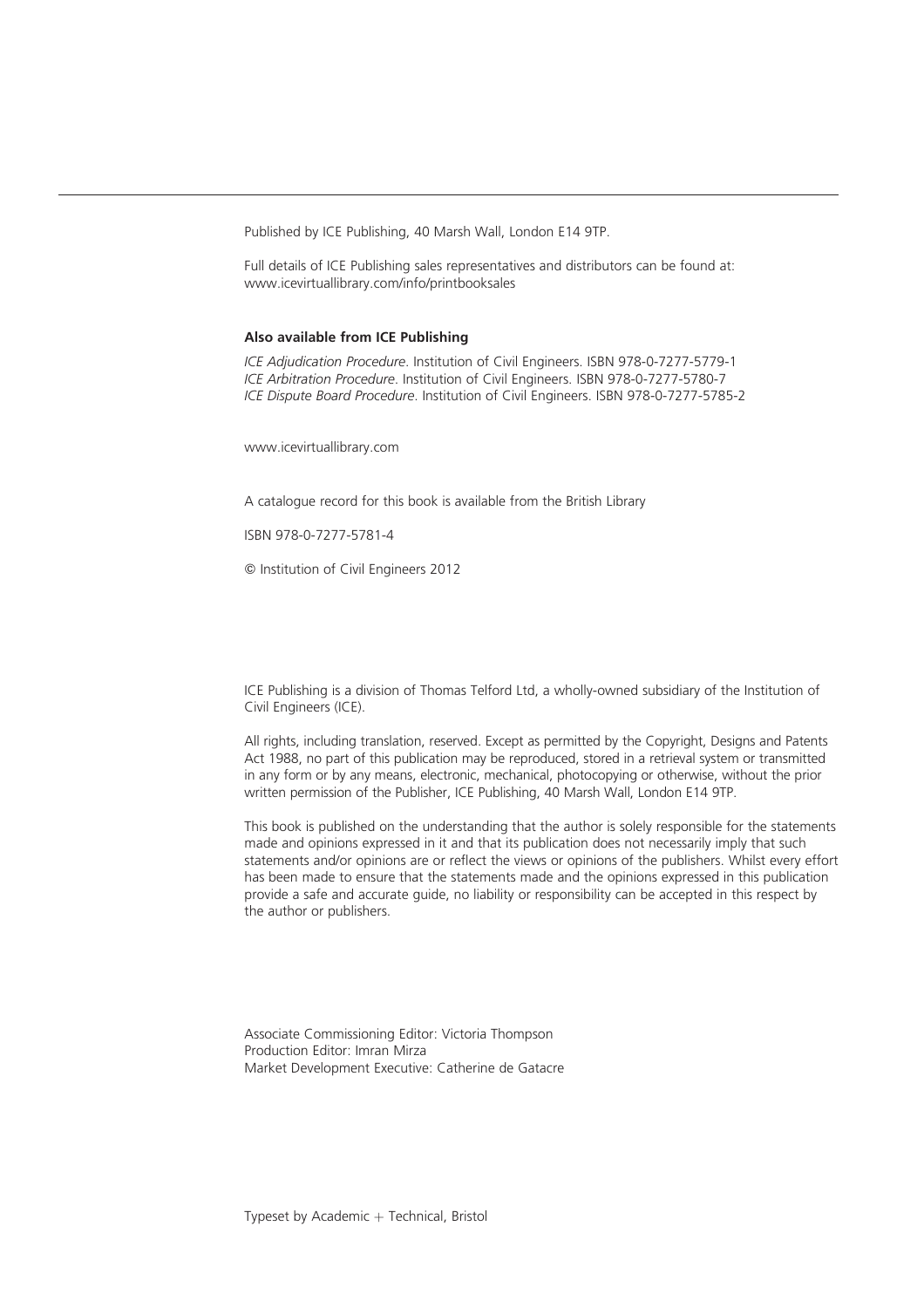| <b>Contents</b> | Introduction |                                                                |                |
|-----------------|--------------|----------------------------------------------------------------|----------------|
|                 |              | Part A General Principles                                      | 2              |
|                 | Part B       | Notice of Mediation/Conciliation                               | 2              |
|                 |              | Part C Appointment of the Mediator/Conciliator                 | 2              |
|                 |              | Part D Conduct and Conclusion of the Mediation/Conciliation    | 3              |
|                 | Part E       | Conciliator's Recommendation (only applicable to conciliation) | $\overline{4}$ |
|                 | Part F       | Miscellaneous Provisions                                       | $\overline{4}$ |
|                 |              | Sample documents                                               | 6              |
|                 |              |                                                                |                |

A copy of the appropriate form for applying for the appointment by the ICE is available on the ICE Dispute Resolution Services webpage:

www.ice.org.uk/disputeresolution

The Dispute Resolution Services, The Institution of Civil Engineers, One Great George Street, Westminster, LONDON SW1P 3AA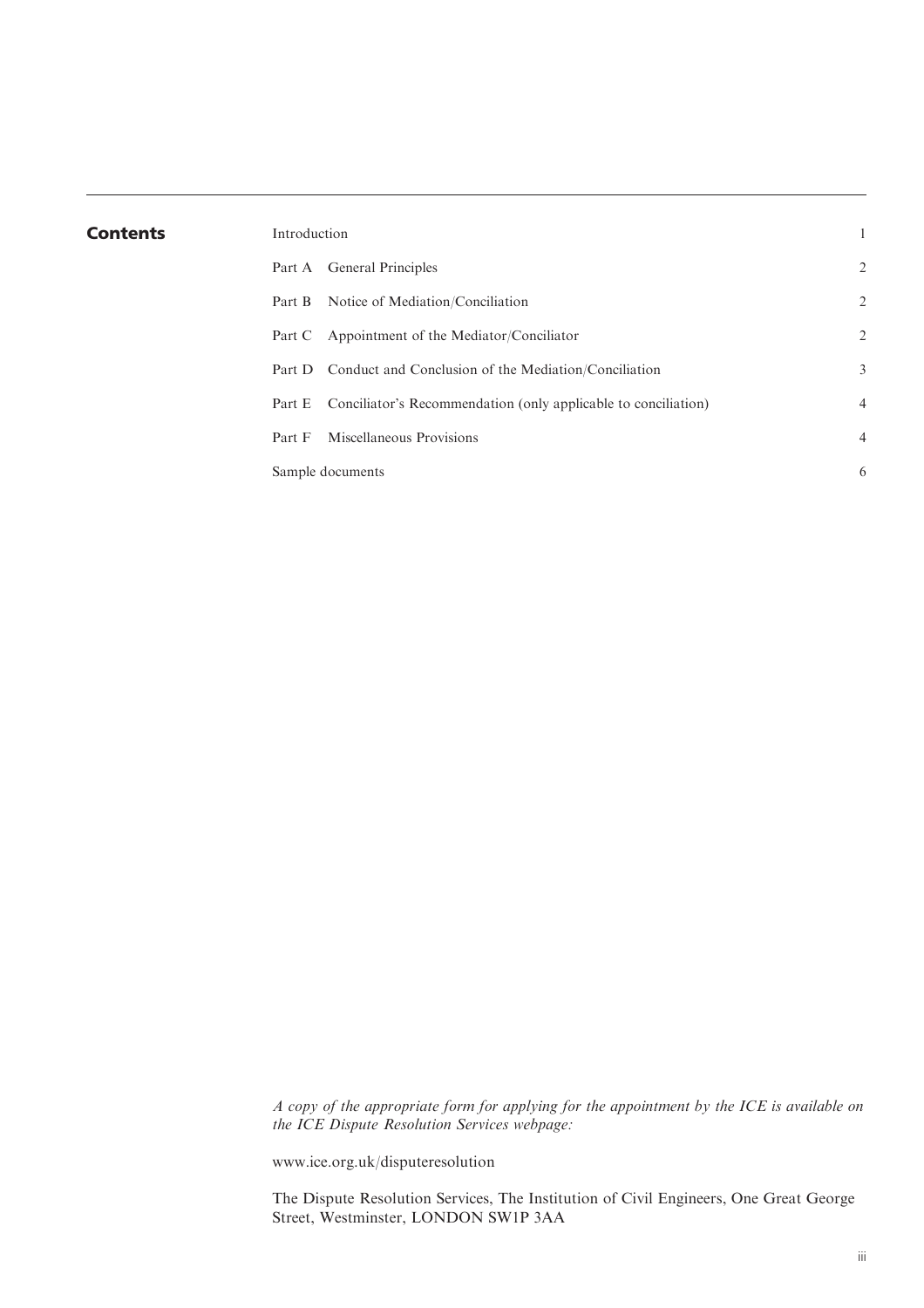#### Acknowledgements The ICE Mediation/Conciliation Procedure has been produced by the Institution of Civil Engineers through its Dispute Resolution Panel.

This procedure was drafted by Mr David Loosemore.

Mr Brian Totterdill acted as co-ordinating editor for this suite of Dispute Resolution Procedures.

Based in part on the Mediation Procedure (2002) which was drafted by Mr Peter Booen with the assistance of the Conciliation and Adjudication Advisory Panel and in part on the Conciliation Procedure (1999) [an amendment to the Conciliation Procedure (1994)] which was drafted by Mr Brian Totterdill and Mr Guy Cottam also with the assistance of the Conciliation and Adjudication Advisory Panel.

Members of the Dispute Resolution Panel were

Mr Alan Wilson (Chairman) MA LLB DipArb CEng FICE MIHT MCIWEM FCIArb Mr Robert Fleming FInstCES FCIArb Mr Gordon Rees BSc(Eng) CEng FICE FCIArb Mr Andrew Worby BSc(Tech) LLB CEng FICE Mr William Edwards BSc DipArb FICE FIHT MICES FCIArb Dr Robert Hunter BSc MSc PhD CEng FICE MCIArb FInstCES Mr Terrence Vaughan BSc CEng FICE FCIArb Barrister Mr Peter Cousins BEng DipArb CEng MICE FCIArb MCMI

ICE Secretariat Mr Brendan van Rooyen (Dispute Resolution Services Manager)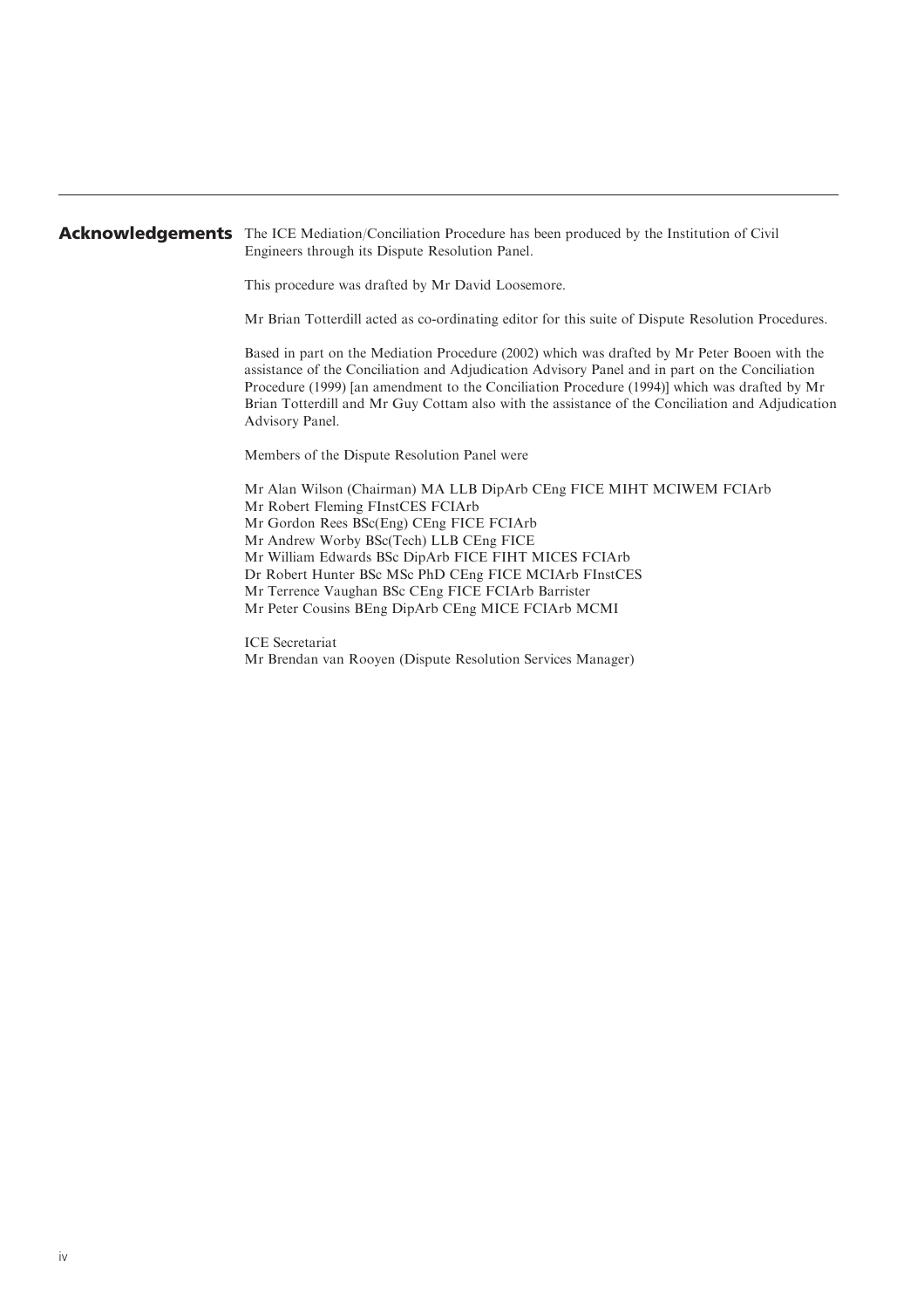ICE Publishing: All rights reserved doi: 10.1680/mcp.57814.001



Introduction

- i. Mediation and conciliation are methods of resolving disputes. The main difference between mediation and conciliation is that, if conciliation is unsuccessful, the Conciliator typically issues a non-binding recommendation to try to resolve the dispute. By contrast, a Mediator does not do so.
- ii. Mediation and conciliation proceedings are conducted in confidence and on a 'Without Prejudice' basis. This means that nothing disclosed during the proceedings may be used as evidence in any subsequent proceedings, whether in adjudication, arbitration or litigation.
- iii. The main difference between mediation and conciliation on the one hand, and adjudication or arbitration on the other hand, is that the outcome of mediation or conciliation is not imposed and only becomes binding with the consent of both parties. Mediation/conciliation therefore allows the parties to the dispute the freedom to explore ways of settling the dispute with the assistance of an independent impartial person, the Mediator/Conciliator.
- iv. Mediation or conciliation is essentially an assisted negotiation. They are voluntary processes and are available, at any time, regardless of the statutory right to adjudication which was introduced by the Housing Grants, Construction and Regeneration Act 1996.
- v. This Procedure permits the Mediator/Conciliator to communicate privately and separately with each Party without subsequently revealing to the other Party what he has been told; this is something not permitted to an adjudicator, arbitrator or judge.
- vi. The Mediator or Conciliator explores with the Parties their interests, strengths and weaknesses, and perceived needs; to identify possible areas of accommodation or compromise; and searches for possible alternative solutions. Anything can be explored which could lead the Parties to an agreed settlement. Where the mediation/conciliation follows an Engineer's or a Project Manager's decision, the Parties are wholly free to explore options that were not available to the Engineer or the Project Manager.
- vii. The information given to the Mediator/Conciliator is not comprehensive, is not given under oath or affirmation, and there is no cross-examination. The Mediator/ Conciliator is not bound by the rules of natural justice or the rules of evidence and can be guided only by what the Parties choose to tell him and his own professional knowledge and experience.
- viii. If the Parties can reach a commercial settlement, the Mediator/Conciliator will be available to assist the Parties to ensure that any such agreement is recorded in writing in a form that is enforceable.
- ix. As there are different requirements for mediation/conciliation between various contracting parties, it should be noted that this Procedure is for use in construction and engineering contracts.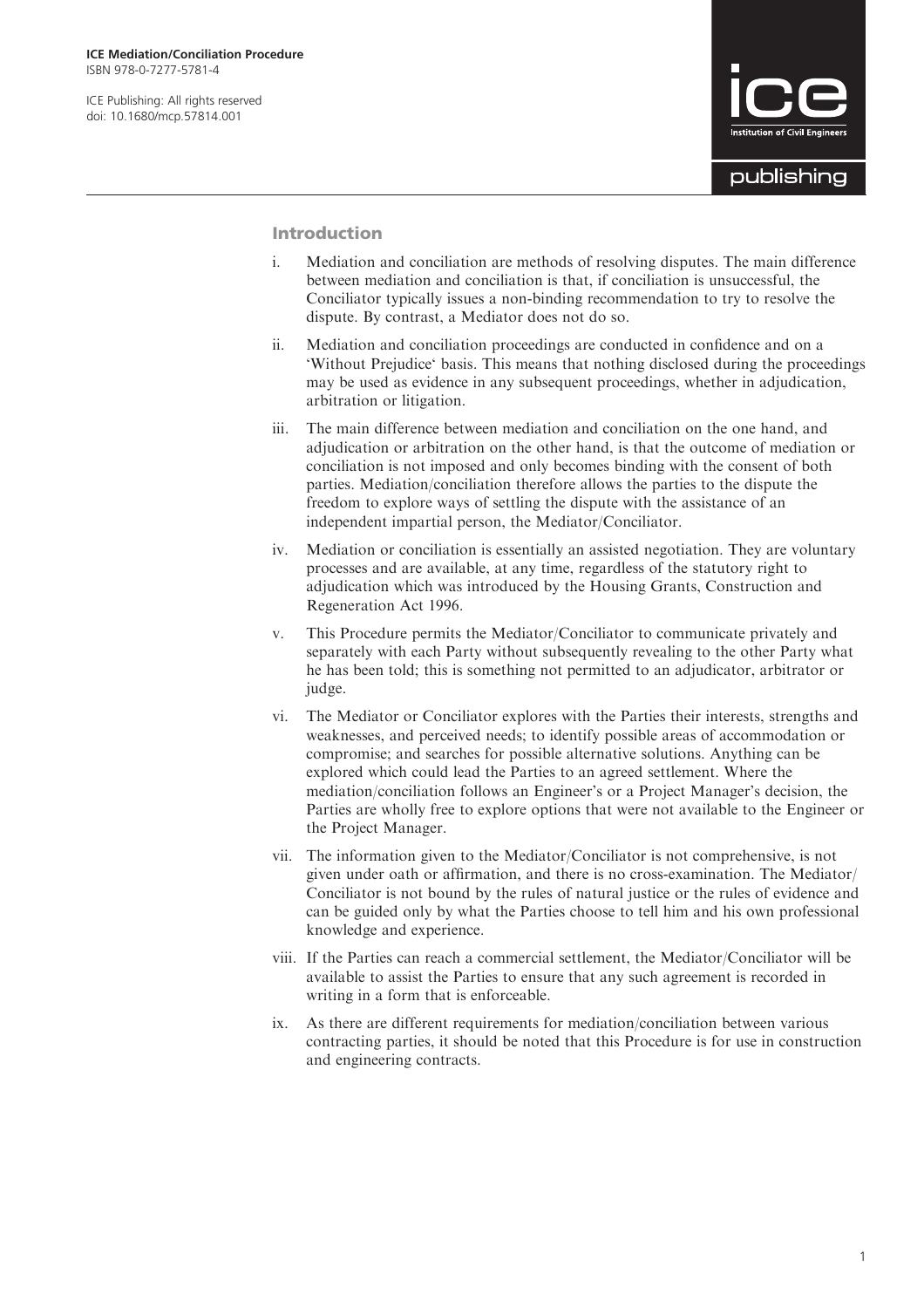This Procedure has been prepared by The Institution of Civil Engineers for use under any construction and engineering contracts where its use is appropriate or on an ad hoc basis.

### Institution of Civil Engineers Mediation/Conciliation Procedure

Part A. General Principles

Rule 1. General Principles

- 1.1 This Procedure shall apply whenever
	- (a) the Parties have entered into a contract which provides for mediation for any dispute which may arise between the Parties in accordance with The Institution of Civil Engineers' Mediation/Conciliation Procedure
	- (b) the Parties have agreed that The Institution of Civil Engineers Mediation/ Conciliation Procedure shall apply.
- 1.2 This Procedure shall be interpreted and applied in the manner most conducive to the efficient conduct of the proceedings with the primary objective of achieving a settlement of the dispute by agreement between the Parties as quickly as possible.
- 1.3 The Mediator/Conciliator shall observe and maintain the confidentiality of all information, which he is given by any Party privately, and may only disclose it with the express permission of that Party. He will try to assist the Parties to resolve the dispute in any way which is acceptable to them. The Parties and the Mediator/ Conciliator shall at all times maintain the confidentiality of the mediation/ conciliation and shall endeavour to ensure that anyone acting on their behalf or through them will do likewise.
- 1.4 The parties undertake that
	- (a) except where disclosure is required by law or a court, all documents prepared for the mediation/conciliation shall be confidential and shall not be admissible in evidence in any subsequent adjudication, arbitration or litigation
	- (b) except where disclosure is required by law or a court, everything stated during the mediation/conciliation meeting shall be confidential and shall not be mentioned or referred to in any subsequent proceedings
	- (c) the entire mediation/conciliation shall be without prejudice to all rights of the Parties, whether under the contract or otherwise.

#### Part B. Notice of Mediation/Conciliation

- 2.1 Subject to the provisions of the contract relating to mediation/conciliation, any Party to the contract may by giving to the other Party a written notice, hereafter called a Notice of Mediation (or Notice of Conciliation), request that any dispute in connection with or arising out of the contract or the carrying out of the works shall be referred to a Mediator/Conciliator. Such Notice of Mediation (or Notice of Conciliation), shall be accompanied by a brief statement of the matter or matters to be referred and the redress sought.
- 2.2 If the other Party agrees to proceed with the mediation/conciliation it notifies the other Party within 14 days of the date of the Notice of Mediation/Conciliation and the matter or matters are referred to the Mediator/Conciliator.

Part C. Appointment of the Mediator/Conciliator

- 3.1 If the parties have not agreed a Mediator/Conciliator within 14 days of agreement under Rule 2.2 either party may request that the Institution of Civil Engineers appoint a Mediator/Conciliator not later than 21 days after agreement in 2.2.
- 3.2 If, for any reason whatsoever, the Mediator/Conciliator is unable, or fails, to complete the mediation/conciliation in accordance with this Procedure, then any

Rule 2. The Notice of Mediation/ Conciliation

#### Rule 3. The Appointment of the Mediator/ Conciliator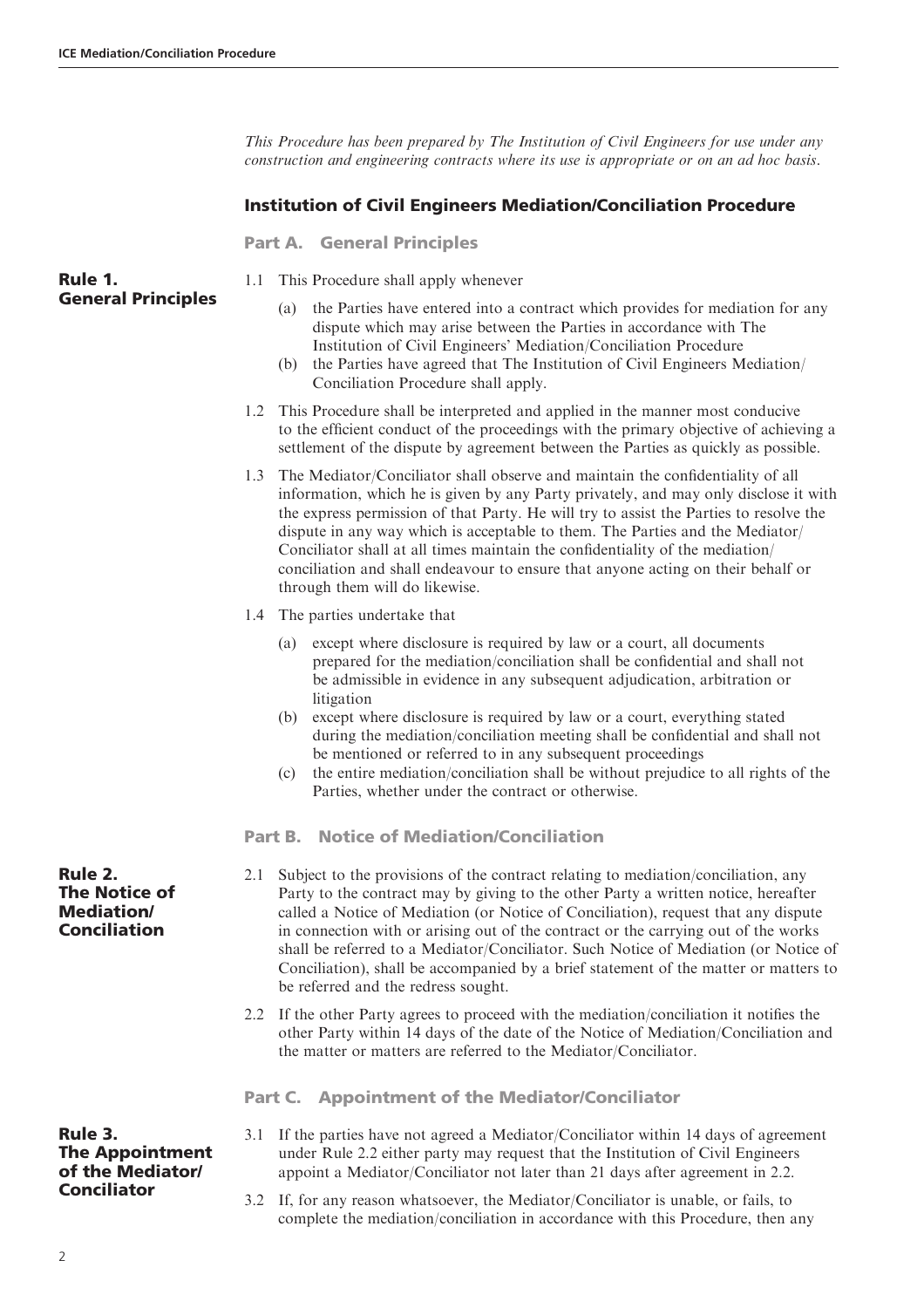Party may require the appointment of a replacement Mediator/Conciliator in accordance with Rule 3.1.

Part D. Conduct and Conclusion of the Mediation/Conciliation

Rule 4. The Conduct of the Mediation/ Conciliation

- 4.1 Unless otherwise agreed by the Parties, the Party requesting mediation/ conciliation shall deliver to the Mediator/Conciliator, immediately on his appointment, with a copy to the other Party, a copy of the Notice of Mediation (or Notice of Conciliation) together with copies of all relevant Notices of Dispute and of any other notice or decision which is a condition precedent to mediation/conciliation.
- 4.2 The Mediator/Conciliator shall start the mediation/conciliation as soon as possible after his appointment and shall use his best endeavours to conclude the mediation/conciliation as soon as possible and in any event within any time limit stated in the contract, or, if no time limit is so stated, within two months from the date of his appointment, unless the Parties and the Mediator/Conciliator otherwise agree.
- 4.3 Any Party may, immediately after the Mediator's (or Conciliator's) appointment or within such period as the Mediator/Conciliator may direct, send to the Mediator/ Conciliator and to the other Party a statement of its views on the dispute and any issues that it considers to be of relevance to the dispute, and any financial consequences.
- 4.4 As soon as possible after his appointment, the Mediator/Conciliator shall, after consultation with the Parties notify them of the date of and location for the mediation/conciliation meeting with the Parties. Each Party shall, in advance of the meeting, inform the Mediator/Conciliator and the other Party in writing of the name of its representative for the mediation/conciliation, who shall have full authority to act on behalf of that Party, together with the names of any other persons who will attend the mediation/conciliation meeting.
- 4.5 The Mediator/Conciliator conducts the mediation/conciliation in any way that he considers appropriate and may with the agreement of all Parties
	- (a) meet and question the Parties and their representatives, together or separately
	- (b) investigate the facts and circumstances of the dispute
	- (c) visit the site
	- (d) request the production of documents or the attendance of people whom he considers could assist in any way
	- (e) issue such other requests as he considers appropriate
	- (f ) consider and discuss such solutions to the dispute as are suggested by either Party.
- 4.6 Any Party may, at any time, ask that additional claims or disputes, or additional Parties, shall be joined in the mediation/conciliation. Such requests shall be accompanied by details of the relevant contractual facts, notices and decisions. Such joinder shall be subject to the agreement of the Mediator/Conciliator and all Parties. Any additional Party shall, unless otherwise agreed by the Parties, have the same rights and obligations as the other Parties to the mediation/conciliation. All additional Parties shall sign the Mediator's/Conciliator's agreement.
- 4.7 If, in the opinion of the Mediator/Conciliator, the resolution of the dispute would be assisted by further investigation by either Party or by the Mediator/Conciliator, or by an interim agreement, including some action by any Party, then the Mediator/Conciliator may, with the agreement of the Parties, give particulars thereof and/or adjourn the proceedings as may be appropriate.
- 4.8 When a settlement has been achieved of the whole or any part of the matters in dispute, the Parties shall enter into an agreement incorporating the terms of the settlement. The Mediator/Conciliator shall, if so requested by all the Parties, assist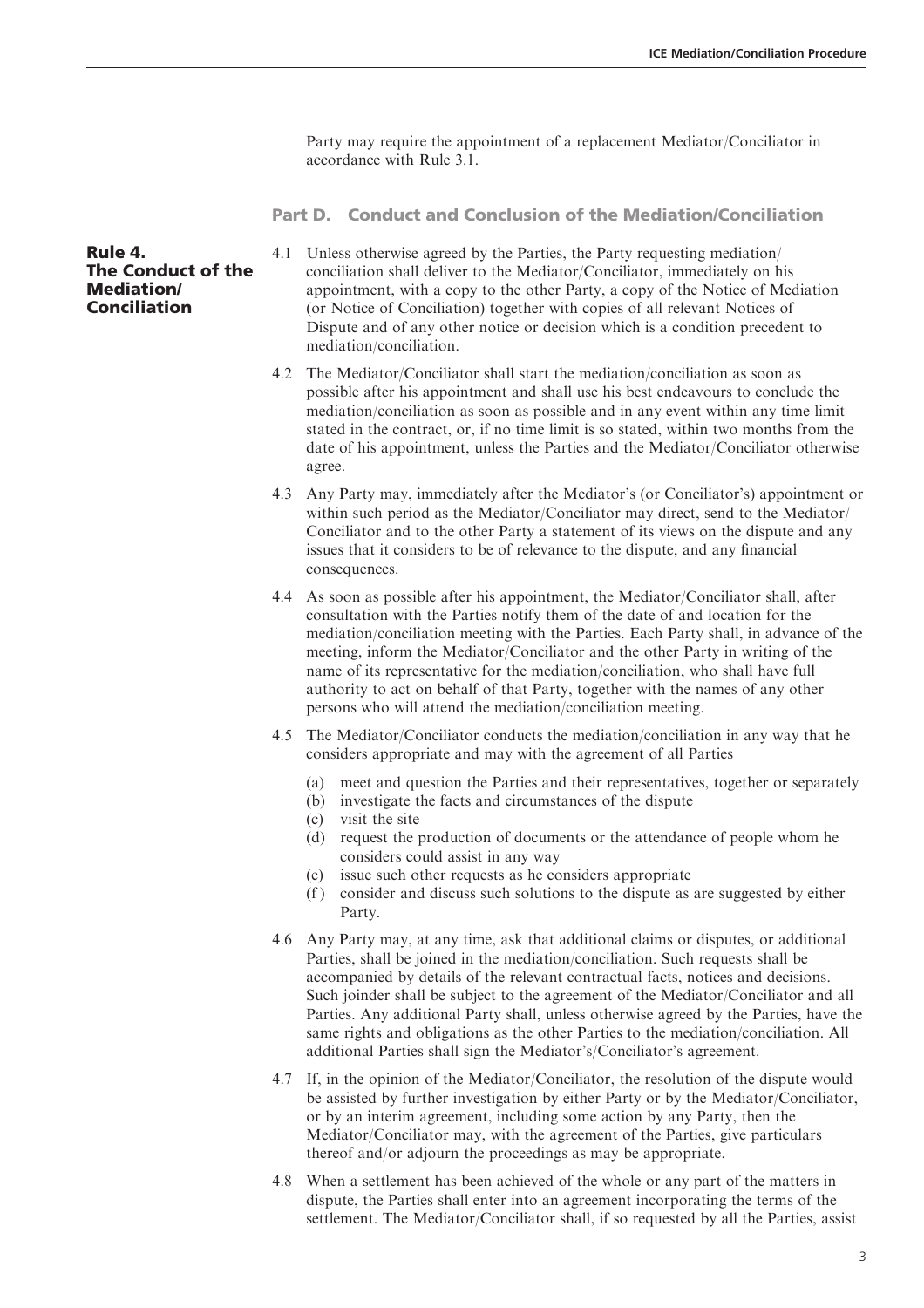them to prepare this Agreement. The Mediator/Conciliator shall not sign this agreement as a party thereto, but may sign as a witness.

- 5.1 The mediation is deemed to have been concluded
- The Conclusion of **Mediation**

The Conclusion of **Conciliation** 

Rule 5.

Rule 6.

- (a) if a settlement is reached
- (b) if a settlement of the whole of the matters in dispute has not been achieved by the conclusion of each day of the mediation meeting and the Parties and the Mediator do not agree a date on which to continue the mediation meeting in a further attempt at settlement
- (c) if the Mediator informs the Parties that, in his opinion, any further attempts at settlement seem unlikely to be successful
- (d) if a Party informs the Mediator that it withdraws from the mediation.
- 6.1 The conciliation is deemed to have been concluded
	- (a) if a settlement is reached
		- (b) if a settlement of the whole of the matters in dispute has not been achieved by the conclusion of each day of the conciliation meeting and the Parties and the Conciliator do not agree a date on which to continue the conciliation meeting in a further attempt at settlement
		- (c) if the Conciliator informs the Parties that, in his opinion, any further attempts at settlement seem unlikely to be successful
		- (d) if a Party informs the Conciliator that it withdraws from the conciliation
		- (e) if no settlement is reached and either party has requested the conciliator to produce a recommendation and that recommendation is issued.

Part E. Conciliator's Recommendation (only applicable to conciliation)

Rule 7. Conciliator's recommendation

- 7.1 The Conciliator shall issue a recommendation where requested to do so by either party in accordance with Rule 6.1. The recommendation will be issued within 14 days of the request.
- 7.2 The Conciliator's recommendation shall state his solution to the dispute which has been referred for conciliation. The recommendation shall not disclose any information which any Party has provided privately to the Conciliator. It shall be based on his opinion as to how the Parties can best dispose of the dispute between them and need not necessarily be based on any principles of the contract, law or equity.
- 7.3 The Conciliator shall not be required to give reasons for his recommendation unless requested to do so by either Party.
- 7.4 The Conciliator may be recalled, by written agreement of the Parties and upon agreement of an additional fee, to clarify, amplify or give further consideration to any provision of the recommendation.

Part F. Miscellaneous Provisions

- 8.1 No Party shall be entitled to call the Mediator/Conciliator as a witness in any subsequent proceedings concerning the subject matter of the mediation/ conciliation.
- 8.2 The Mediator/Conciliator shall not be appointed adjudicator, arbitrator, expert or as other form of tribunal in any subsequent proceedings between the Parties, whether arising out of the dispute, difference or other matter or otherwise arising out of the same contract unless all the Parties and the Mediator/Conciliator otherwise agree in writing.
- 8.3 Each Party shall meet its own costs and expenses. Each Party shall, within fourteen days of the date of the Mediator's/Conciliator's invoice, pay an equal share of the

Miscellaneous **Provisions** 

Rule 8.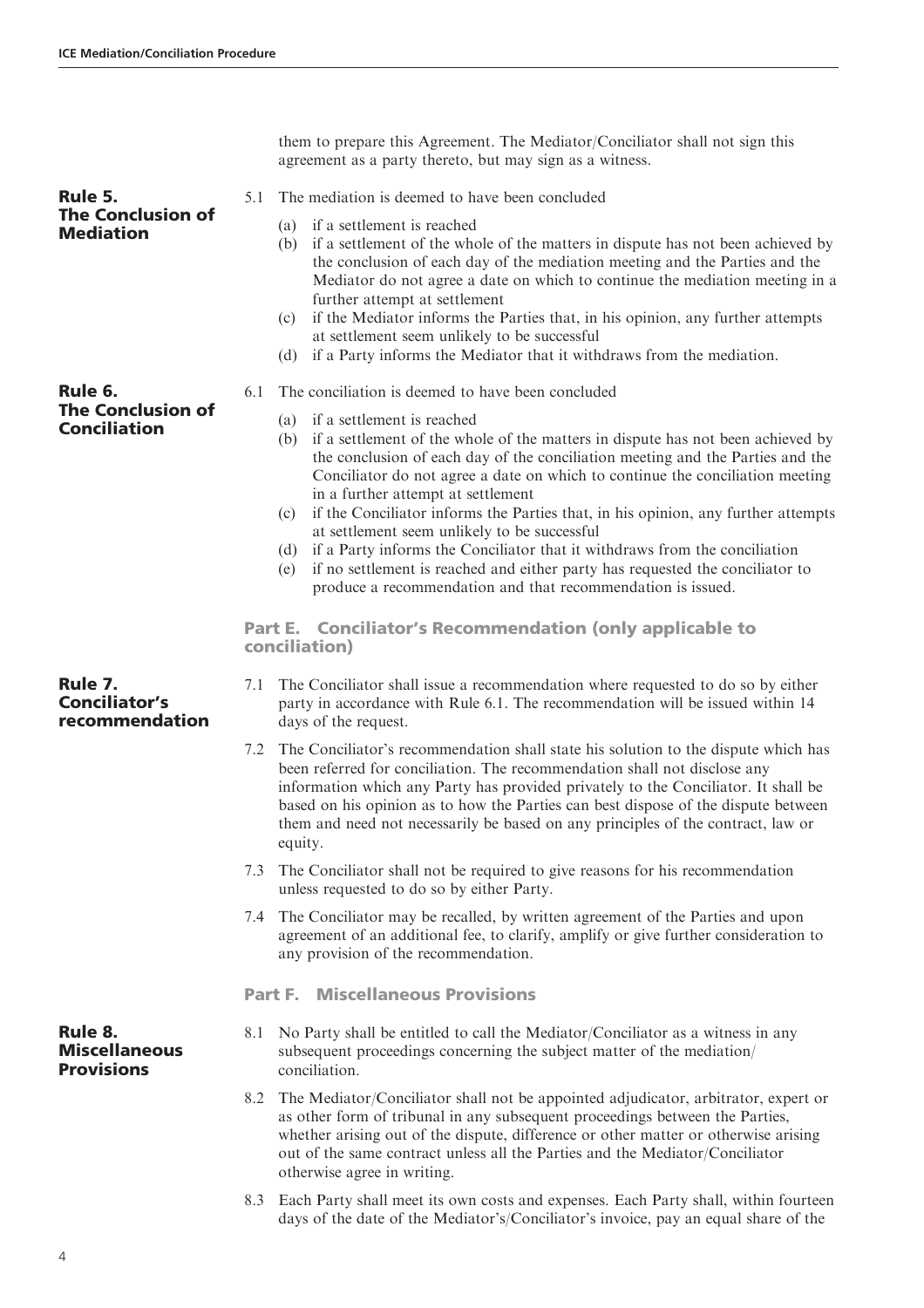Mediator's/Conciliator's fees and expenses. The Parties shall be jointly and severally liable to the Mediator/Conciliator for the whole of his fees and expenses. If any Party fails to make the payment due from him, another Party may pay the sum to the Mediator/Conciliator and recover the amount from the defaulting Party as a debt due.

- 8.4 The Mediator/Conciliator is not liable for anything done or omitted in the discharge or purported discharge of his functions as Mediator/Conciliator unless the act or omission is in bad faith, and any employee or agent of the Mediator/ Conciliator is similarly protected from liability. The Parties shall save harmless and indemnify the Mediator/Conciliator and any employee or agent of the Mediator/ Conciliator against all claims by third parties and in respect of this shall be jointly and severally liable.
- 8.5 Any notice or other document under this Procedure may be served on a person by any effective means.

If a notice or other document is addressed, pre-paid and delivered by post

- (a) to the addressee's last known principal residence or, if he is or has been carrying on trade, profession or business, his last known principal business address
- (b) where the addressee is a body corporate, to the body's registered or principal office

it shall be effectively served.

8.6 In this Procedure where the context so requires 'Party' shall include 'Parties'.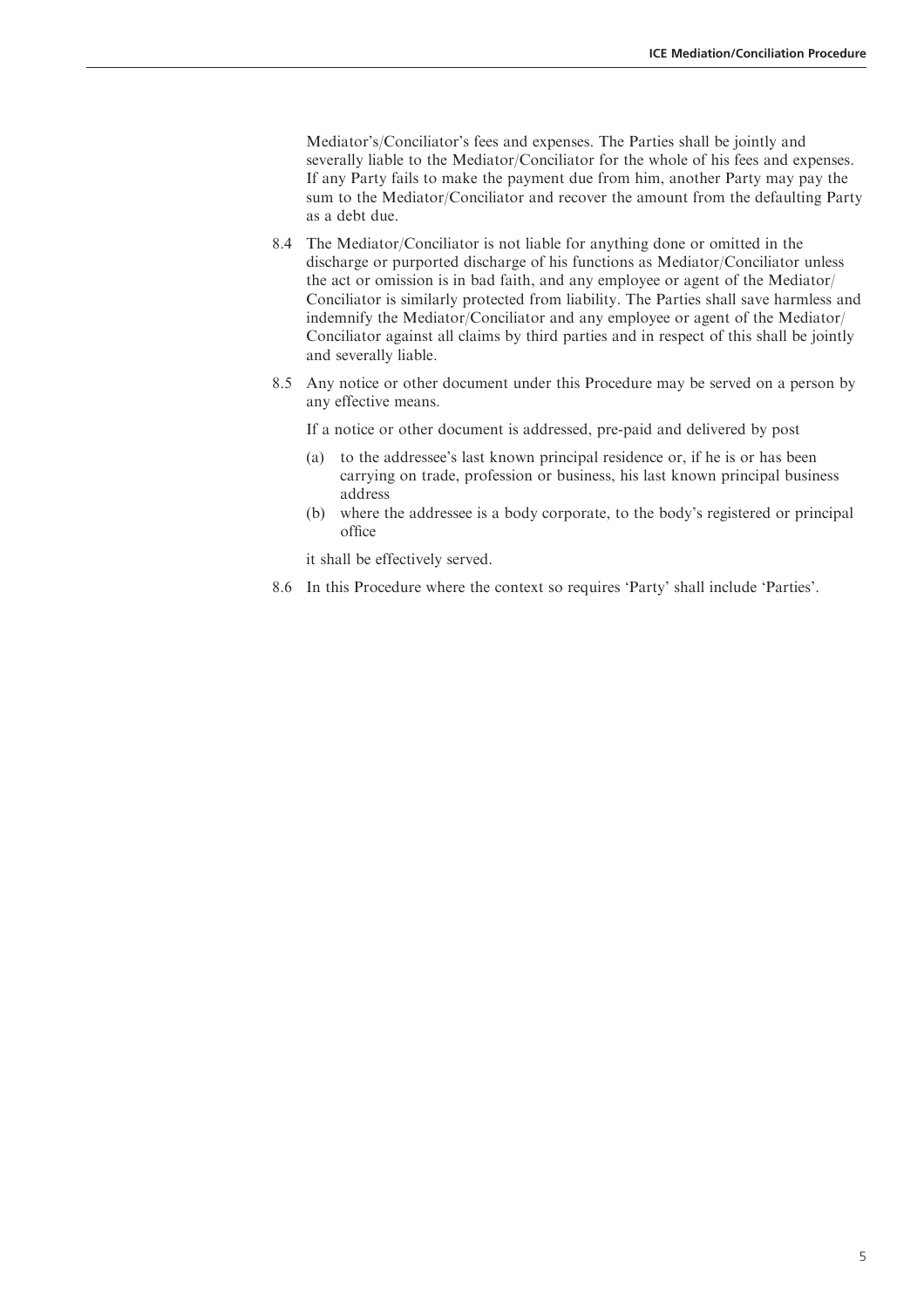| <b>Sample documents</b>                                                                                         |
|-----------------------------------------------------------------------------------------------------------------|
| MEDIATOR'S/CONCILIATOR'S* AGREEMENT                                                                             |
|                                                                                                                 |
| between (the first Party):                                                                                      |
| of:                                                                                                             |
| and (the second Party):                                                                                         |
| of:                                                                                                             |
| and (the third Party if any):                                                                                   |
| of:                                                                                                             |
| (hereinafter called 'the Parties') of the one part and:                                                         |
| of:                                                                                                             |
| (hereinafter called 'the Mediator'/'Conciliator'* of the other part.                                            |
| Disputes or differences have arisen between the Parties in connection with certain construction works known as: |
|                                                                                                                 |
| IT IS NOW AGREED as follows.                                                                                    |

- 1. The rights and obligations of the Mediator/Conciliator<sup>\*</sup> and the Parties shall be as set out in the Procedure.
- 2. The Mediator/Conciliator<sup>\*</sup> hereby accepts the appointment and agrees to conduct the mediation in accordance with the Procedure.
- 3. The Parties bind themselves jointly and severally to pay the Mediator's/Conciliator's fees and expenses in accordance with Rule 8.3 as appropriate of the Procedure in the manner set out in the attached Schedule.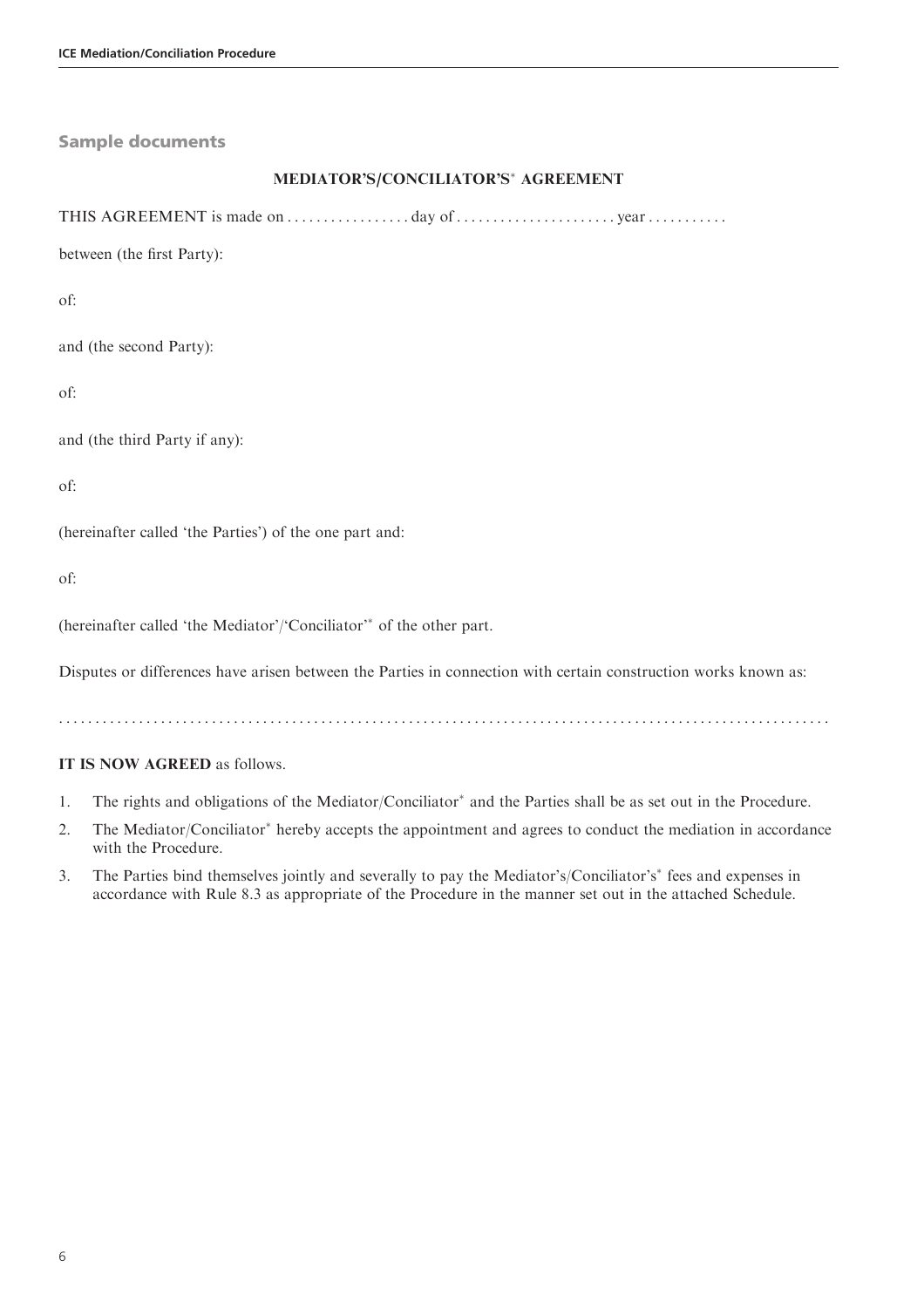## Mediator's/Conciliator's Agreement

Signed on behalf of:

### First Party:

Name:

Signature:

Date:

## Second Party:

Name:

Signature:

Date:

## Third Party (if any):

Name:

Signature:

Date:

#### Mediator/Conciliator\*:

Name:

Signature: Date:

Delete as necessary